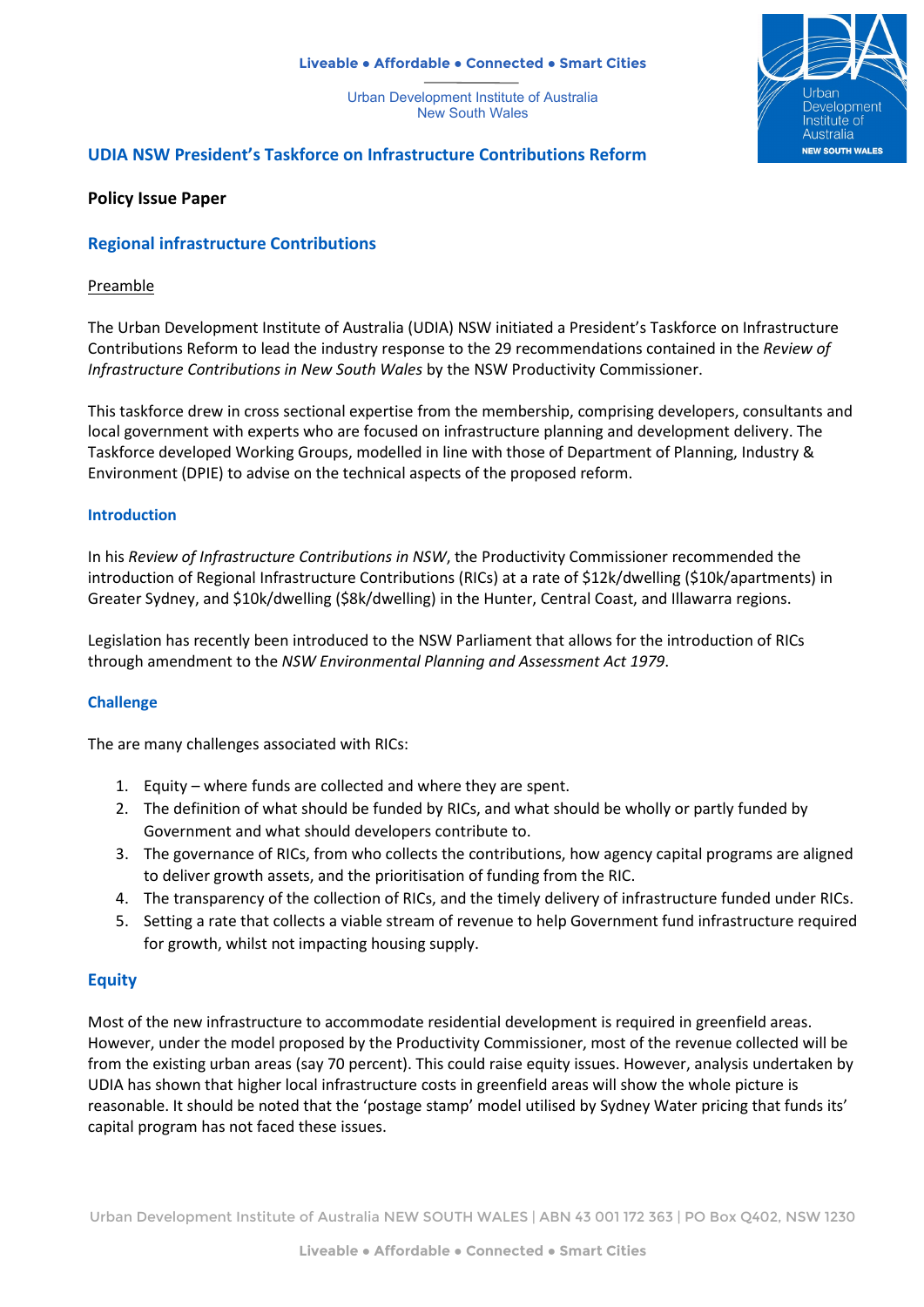### **What should be funded in RICs?**

The list of infrastructure to be funded by RICs should be driven by the needs identified in the District and Regional Plans and the *NSW State Infrastructure Strategy*. Priority should be given to infrastructure that will facilitate development.

The infrastructure to be funded in the RIC should be predominantly State infrastructure. However, it is recognised that some council funded infrastructure can serve a regional function (district open space and subarterial roads), and/or cannot be fully funded by a councils Section 7.11 plans. Any district open space that is funded by a RIC should not be funded by any council Section 7.11 plan.

RICs should only fund infrastructure that enables development. It should not fund social goods, such as affordable housing or biodiversity costs. Both costs are driven by Government policy and deliver a social good that benefits the wider society, and therefore should not be funded by development via a contributions regime. Similarly, no infrastructure funded via service charges (utilities) should be funded by the RIC.

The broad classification of items that should be funded under a RIC are similar to the current Western Sydney Growth Centres SIC and draft Aerotropolis SIC, adapted for the reasoning above including:

- State and regional roads required to facilitate growth, and not funded by Section 7.11 plans
- District open space not funded by Section 7.11 plans
- Land for the following facilities:
	- o Community Health facilities
	- o Public schools
	- o Emergency Services and Justice facilities
- Transport infrastructure (such as interchanges, but not linear infrastructure)

Developers should be incentivised to deliver State and regional infrastructure in a timely manner. This will mean that the full cost of the infrastructure delivered under a Works in Kind (WiK) agreement needs to be offset against the RIC, or the resulting credit paid out or traded in an open market to another developer. Further detail is provided in a separate UDIA NSW Policy Paper on WiK credits.

### **Governance**

The challenges in expenditure from the current SIC account lies in the lack of co-ordination and alignment of DPIE growth related priorities and agency capital program priorities. Should NSW Treasury collect RIC funds (which need to be allocated to a RIC account rather than consolidated revenue), which the Productivity Commissioner has proposed, we need to ensure alignment and leverage by NSW Treasury over agency capital programs to deliver growth related infrastructure.

UDIA also contends that Infrastructure NSW (INSW) be responsible for the prioritisation of expenditure and assurance of business cases. Controls will need to be put in place in the administration of the RIC to ensure that council land and infrastructure funded by the RIC are prioritised for funding in the same manner as state owned infrastructure.

A solid prioritisation process needs to be developed by INSW that can be applied to the Regional Infrastructure List. Quantitative and qualitative metrics will need to be developed that allows accurate assessment and identification of those land acquisitions or infrastructure that should be prioritised for funding, from strategic business cases through to delivery.

The output of the prioritisation process should be the input into the 5 and 10 year infrastructure delivery plans, aligned to the NSW budget cycle and agency Total Asset Management process. The infrastructure delivery plans need to be reviewed annually, and industry must be provided the opportunity to input into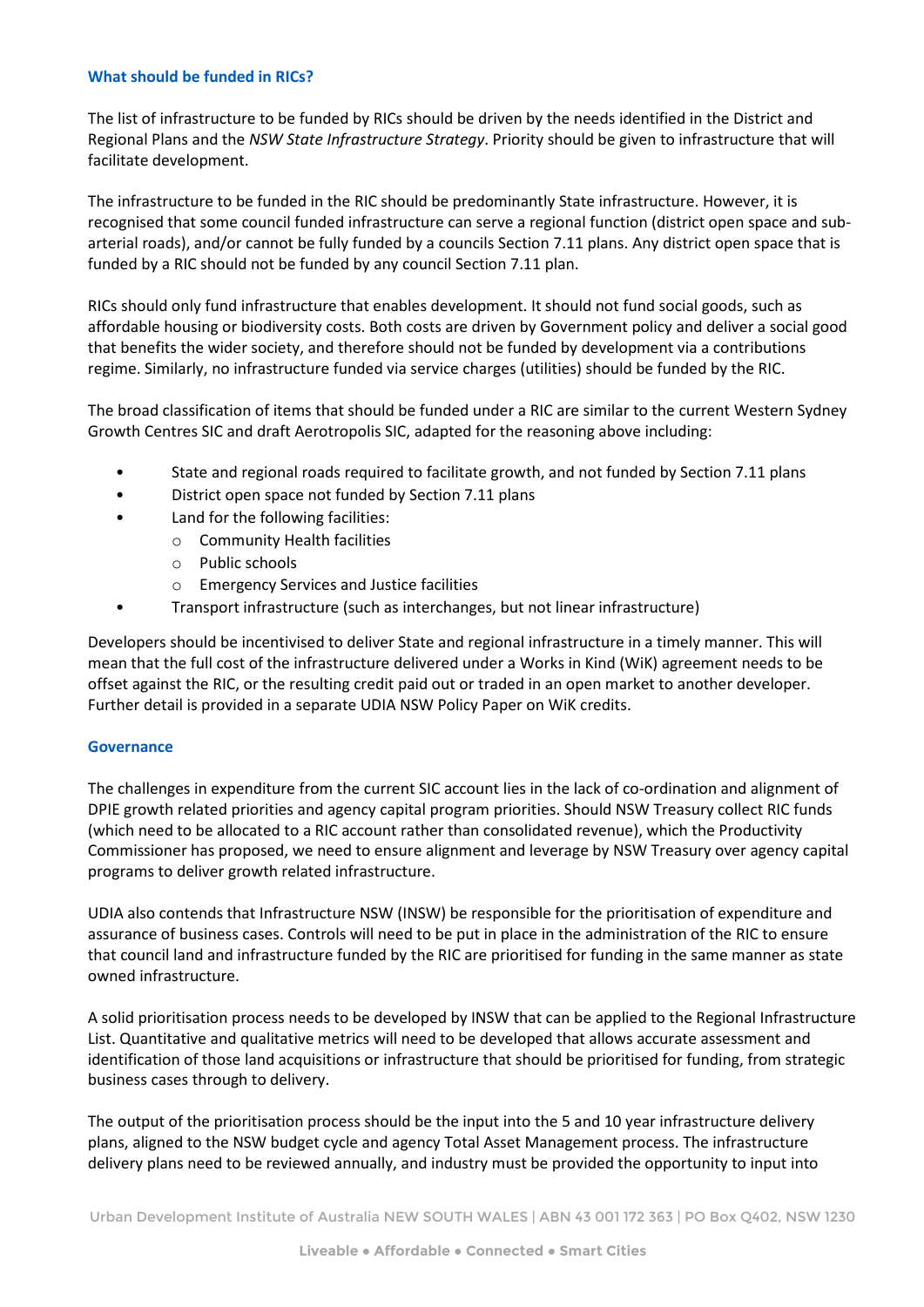these plans to ensure they are robust and meet the needs of the development industry funding much of the infrastructure.

A Sub-Committee of Cabinet with a remit to look at housing supply provides a further opportunity to coordinate the delivery of infrastructure that enables the delivery of housing and approve the infrastructure delivery plans.

Under this framework, DPIE will inform the INSW infrastructure priority process through development of a next generation Urban Development Program. This would be based on agency collaboration to establish 'onesource-of truth' of forward residential and employment development supply locations, yields and timings with requisite enabling infrastructure to better inform growth planning and growth servicing across Greater Sydney.

The UDP will allow collaborative visualization in a 3D digital twin of the existing city that enables planners to visualize the necessary infrastructure and decision making required to plan the future city.

### **Transparency or revenue collection and timely delivery of infrastructure**

So that RICs are not seen as another tax, funds collected, the running balance of funds under management, and the plans for expenditure, all need to be published on an annual basis as part of the NSW Government budget. Five-year, 10-year and 20-year plans for expenditure (whether funds are used to fully or partially fund asset delivery and land acquisitions) should all be published on a government website. These should be reviewed on an annual basis.

The imposition of RICs will result in approximately \$300 million of revenue collection every year; confidence that these funds are being used to fund growth related infrastructure in a timely way, can only be demonstrated with transparent infrastructure delivery plans. This will be a significant challenge for agencies that have traditionally been less than transparent with their capital programs and have often been unable to spend their already allocated capital budgets.

To ensure the timely delivery of infrastructure, the appropriate governance measures outlined above require implementation. This will ensure that agency capital programs are aligned, and the required infrastructure to accommodate growth is prioritised for expenditure. Agencies will require resourcing to ensure that the funded capital program is delivered in a timely manner.

There is evidence in some agencies and councils that there is not the capacity, or capability to deliver the required infrastructure to service growth in a timely and efficient manner. If developers are to fund a significant portion of growth-related infrastructure, then that infrastructure must be delivered in a reasonable timeframe based on the agreed prioritised infrastructure strategy.

### **Setting the rate**

The reasonableness of the charges proposed by the Productivity Commissioner will depend on the charges from the infrastructure contributions reforms as a package. Work is required on the proposed RIC charges, especially in the regions to ensure that they do not impact housing supply. Government must demonstrate via the exhibition of relevant material prior to the determination of the RIC, how the RIC, together with all other charges applicable in the RIC area, will not impact on housing supply.

### **Recommendations**

The introduction of a RIC provides opportunities for quicker infrastructure delivery to support housing supply. To enable this, our key recommendations are:

1. NSW Government prioritises enabling infrastructure to support housing from accumulated RIC funds.

Urban Development Institute of Australia NEW SOUTH WALES | ABN 43 001 172 363 | PO Box Q402, NSW 1230